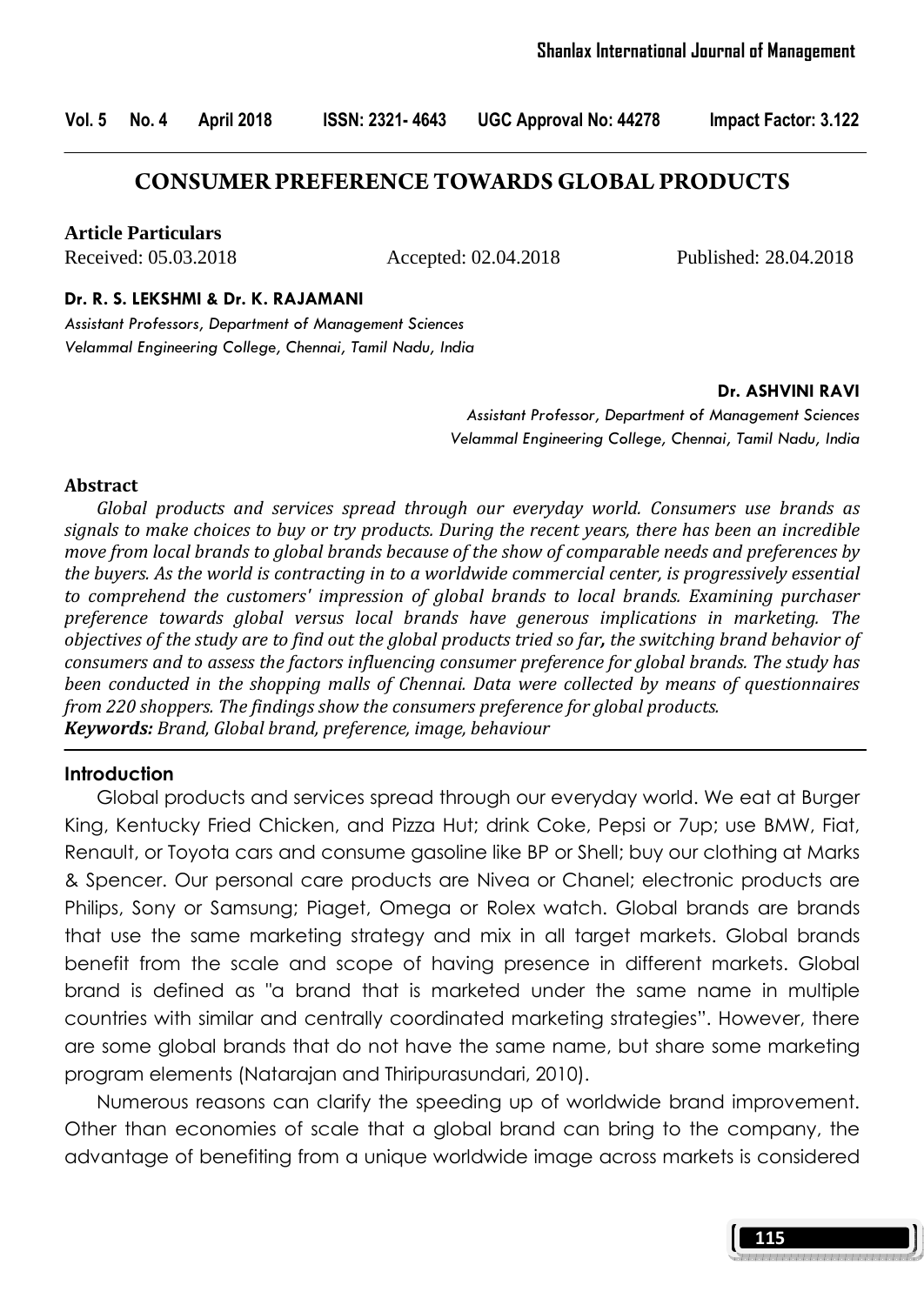by managers as an imperative favorable position to manage brands on a global basis (Schuiling and Lambin, 2005). A global brand too benefits from being driven by a single strategy like Visa's consistent "worldwide acknowledgement" position is much simpler for the company to manage handful of country-specific strategies (Aaker and Joachimsthaler, 1999). With having world-wide quality, a global brand differentiates product offerings and permits marketers to charge premium prices. The emergence of modern information and communication technologies, and advances in logistics and transportation, have quickened the globalization movement and expanded competition, in turn making more demanding and cognizant clients (Nasir and Altinbasak, 2009). As firms enter worldwide markets, branding plays a critical part in its marketing strategy. Consumers use brands to indicate product performances, rather than engaging themselves in search of information when choosing between competing brands.

 Consumers use brands as signals to make choices to buy or try products. During the recent years, there has been an incredible move from local brands to global brands because of the show of comparable needs and preferences by the buyers. As the world is contracting in to a worldwide commercial center, is progressively essential to comprehend the customers' impression of global brands to local brands. Examining purchaser inclinations towards global versus local brands have generous implications in marketing. Consumer preferences for brands with a global image over local competitors, notwithstanding when quality and esteem are not evenhandedly prevalent, have been proposed as a reason for companies to consider global brands (Steenkamp et al., 2003). Global brands were seen as higher quality and more prestigious compared with their domestic brands (Lee et al., 2008). Many global brands have been seen as having alluring highlights such as prestige and quality. Steenkamp et al. (2003), increasingly companies are moving toward global brand positioning because consumers appear to have a more noteworthy inclination for brands with "global image" over local competitors, even when quality and value are not objectively superior. Shoppers may acknowledge that those global brands present a feeling of better quality, status, and eminence, and would convey the image of their being a part of global consumer culture.

#### Review of Literature **Brands**

 A brand is a specific name, symbol or design- or, more usually some combination of these- that is used to distinguish a particular seller's product. Branding is the the craftsmanship and foundation of marketing. Brand is a complex symbol and presents six levels of meaning. Attributes: A brand brings to mind certain attributes; Benefits: Attributes being translated into functional and emotional benefits; Values: the brand also says something about the producer's values; Culture: the brand may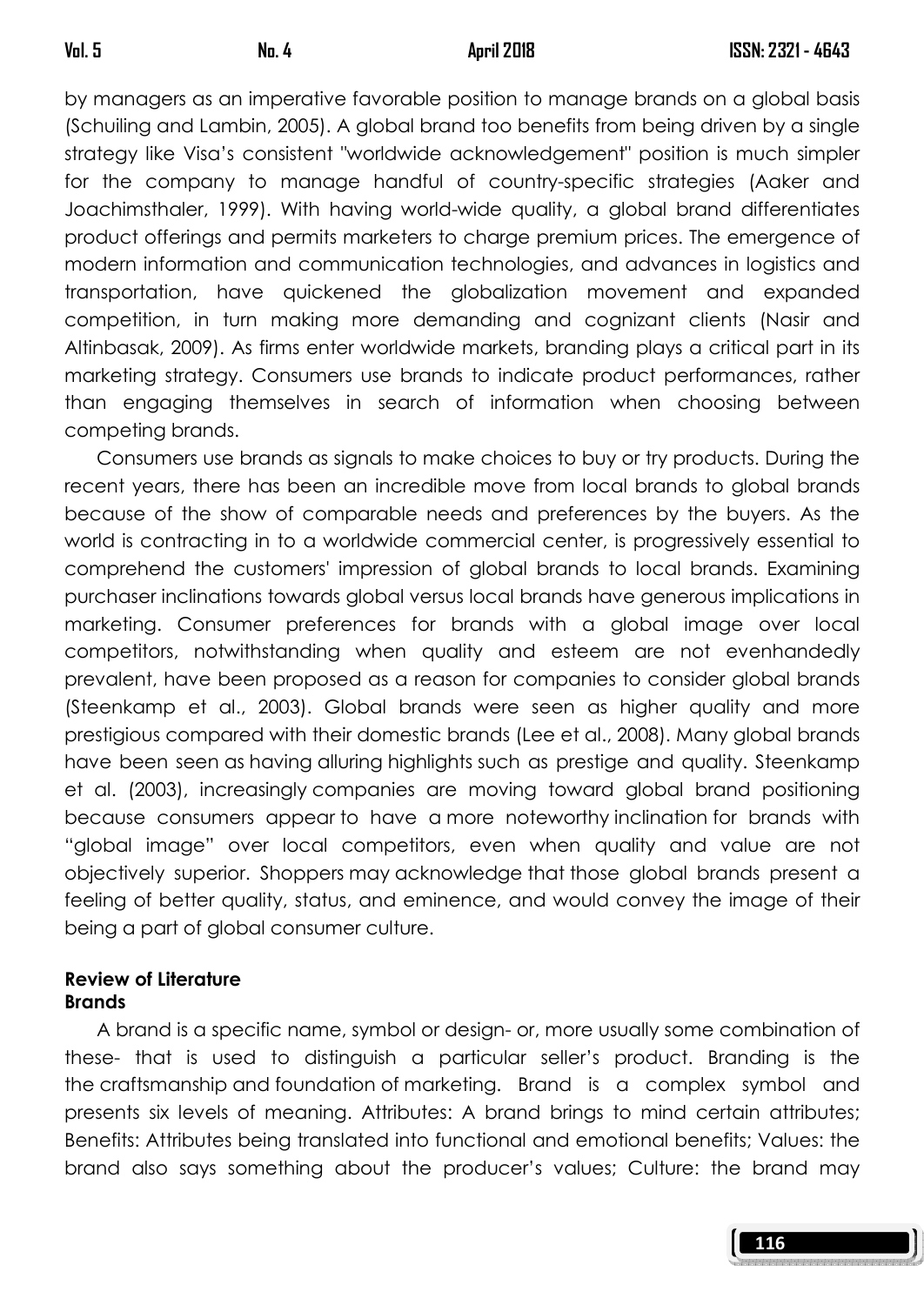represent a certain culture; Personality: the brand can project a certain personality; User: the brand suggests the kind of consumer who buys or uses the product. Aaker (1997) brand names have become increasingly valuable assets for many multinational companies.

#### Global Brands

 Globalization touching the niches and corners of each country and global consumer segment has a risen whose needs and interests are becoming increasingly homogeneous. The growing integration of international markets as well as the growth of competition on a worldwide scale suggests that appropriation of a global perspective has become more and more imperative in planning marketing strategy. Global brands as a rule compete with other global brands and these global companies must endeavor for predominance on basics like the brand's price, performance, features, and imagery; at the same time, they must learn to manage brands' global characteristics, which often isolated champs from washouts. Global brands signal quality and aspiration (Johansson and Ronkainen, 2005). There are important advantages derived from the consumption of global brands, as a result they are perceived to be more value added for the consumer, either through higher quality, as a function of worldwide acceptance, or by enhancing the consumer's selfperception as being international, stylish and fashionable (Merino and Gonzales, 2008).

#### Perceived Brand Globalness

 Perceived brand globalness (PBG) are reciprocally used to depict the shopper's perception of a global product. The degree of brand globalness lies in the perceptions of consumers and also the identification of a brand, as being local or global cannot be created independent of consumers (Aydinoglu and Batra, 2009). A brand's perceived globality has been observed to be absolutely associated with perceived quality, prestige and purchase likelihood.

#### Perceived Brand Quality

 Perceived quality is "a global assessment of a customer's judgment concerning the prevalence or excellence of a product" (Zeithaml, 1988). Perceived quality is consumer's evaluation of a brand's overall excellence based on intrinsic like performance, durability, features and extrinsic like price, brand name, warranty cues" (Kirmani and Baumgartner, 2000).

#### Brand Image

 Brands play a vital role for consumers in terms of communication and identification. Brands supply a compass to guide them through a purchasing environment typified by an excessive amount of information. The brand is seen by most consumers as a sign of quality, assisting them to make their purchasing decisions. Premium brands, for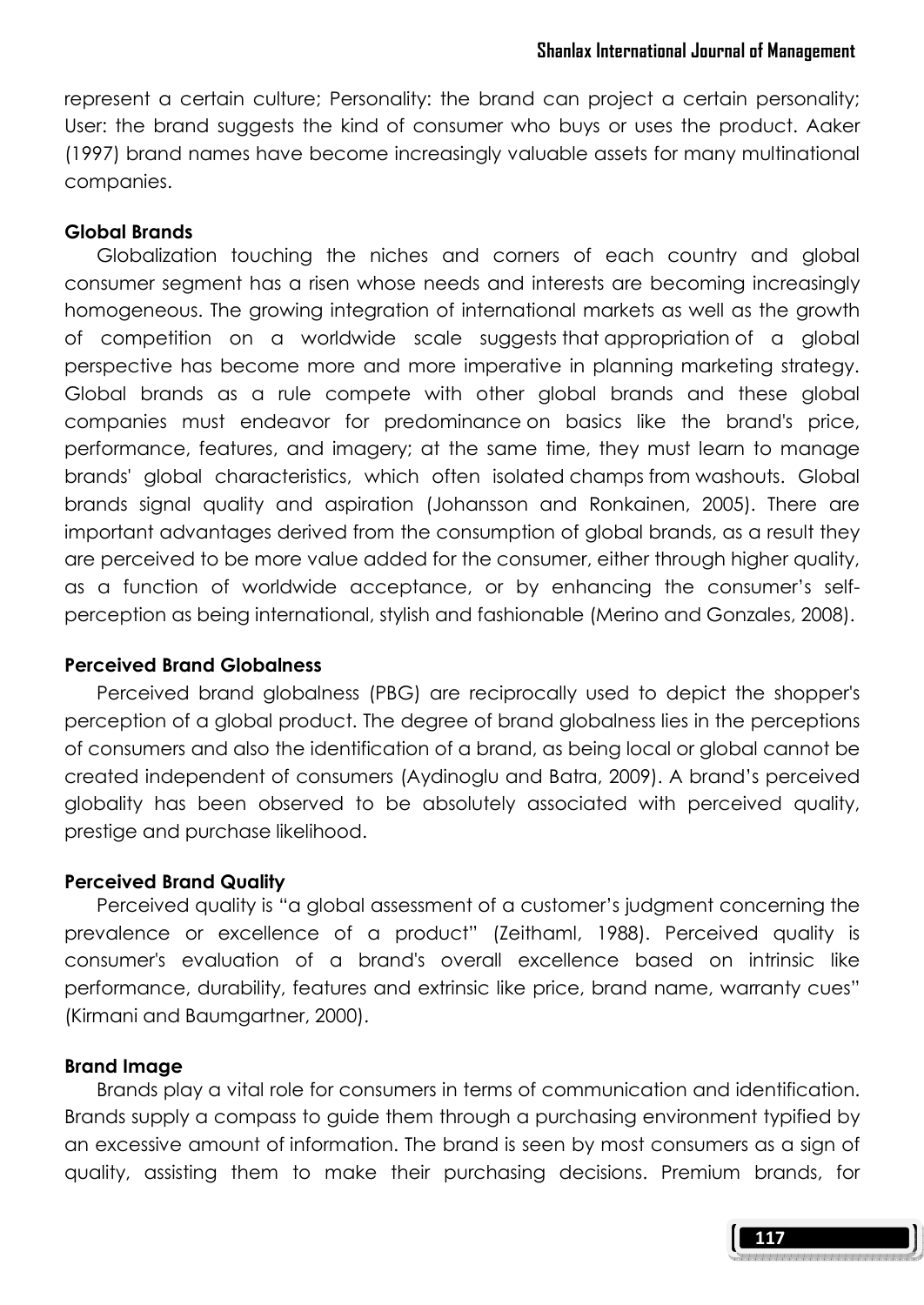instance, can even engender a sense of distinction and prestige. Brand image is what comes to the mind of the consumer when a brand name is mentioned (Arslan and Altuna, 2010). Brands are of enormous economic significance to organizations. The strength of brands for example, Starbucks or Nokia empowers them to charge a critical value premium. Buyers of a Mercedes-Benz car have a tendency to be particularly brand loyal, promising future deals to the company (Fischer and Sattler, 2010).The brand is one of the most important assets a firm own (Arslan and Altuna, 2010). It can be summarize that a brand is an esteem added to a product. This esteem is used to differentiate a product from its competitor in such a way that the brand has a name which is easy to remember, it has logo, unique symbol, better packaging with extra services (Harun et. al, 2010). Brands play a crucial role as a key success in providing higher profit margins for firms if it is properly managed and they have a critical role in establishing a firm's visibility and position in international markets (Douglas et. al, 2001).

 The globalization is putting pressure on organizations to develop global products. A global product meets the wants and needs of the global market. A genuine global product is offered in all world regions. A global brand has a similar image and positioning throughout the world.

# Objectives of the Study

- 1. To study the demographic profile of consumers.
- 2. To find out the global products tried so far
- 3. To find out the switching brand behavior of consumers.
- 4. To assess the factors influencing consumer preference for global brands.

# Research Methodology

 The study has been conducted in the shopping malls of Chennai. Data were collected by administering pre-coded structured questionnaires to 220 customers. The method of sampling is non-probability sampling, in which convenience sampling was followed. The study was conducted in December 2017. Data were collected by means of questionnaires.

| <b>Report of the property of the Computer</b> |                    |         |
|-----------------------------------------------|--------------------|---------|
| <b>Particulars</b>                            |                    | Percent |
| Gender                                        | Male               | 47.6    |
|                                               | Female             | 52.4    |
| Age                                           | Below 20 years     | 5.4     |
|                                               | $21-30$ years      | 41.2    |
|                                               | $31-40$ years      | 31.6    |
|                                               | 41 -50 years       | 14.4    |
|                                               | 51-60 years        | 3.7     |
|                                               | 61 years and above | 3.7     |

# **Findings**

#### Demographic Profile of Shopper's mographic Profile of Sh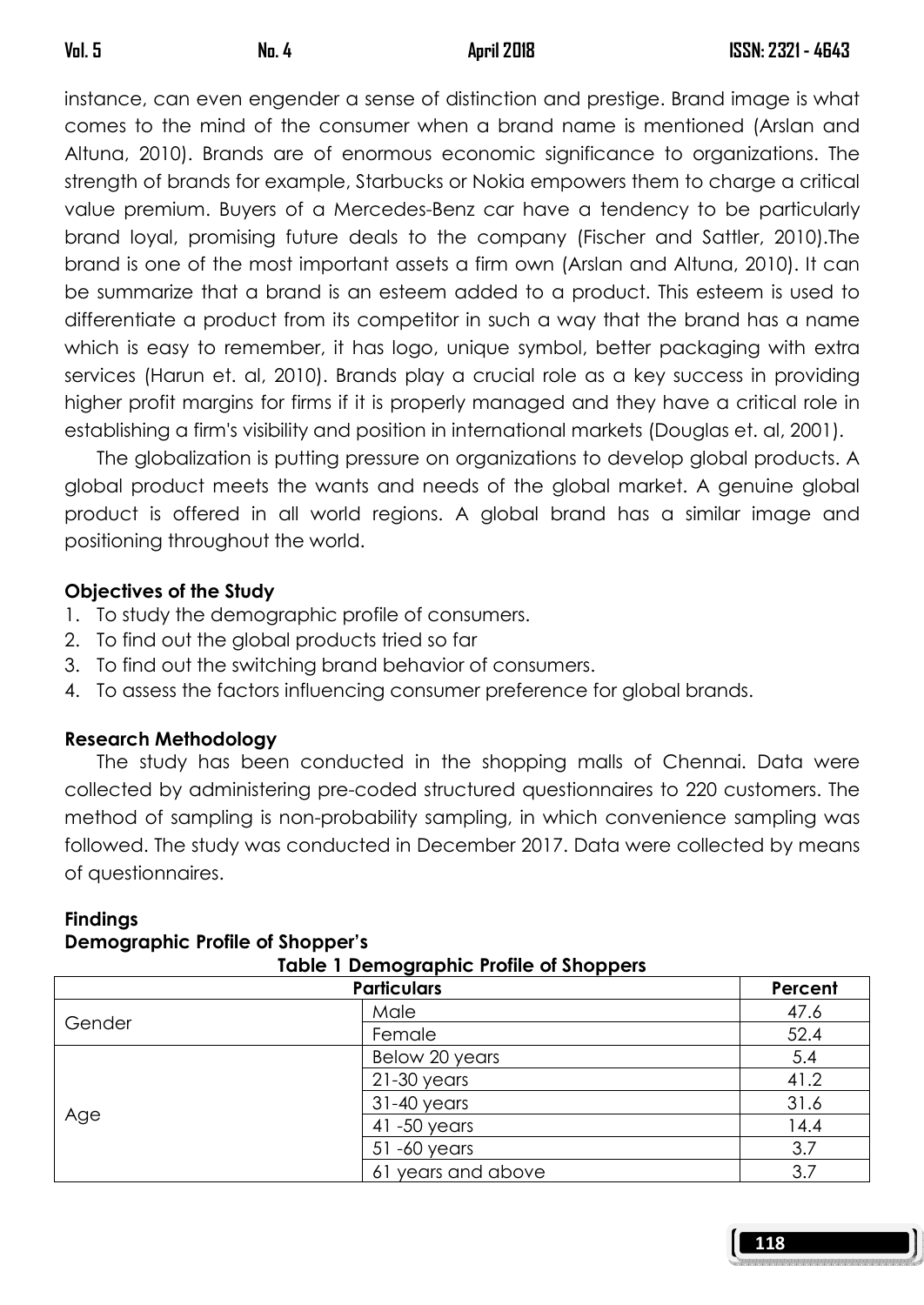| <b>Educational Qualification</b> | School level          | 6.4  |
|----------------------------------|-----------------------|------|
|                                  | <b>Under Graduate</b> | 55.1 |
|                                  | Post Graduate         | 34.8 |
|                                  | Others                | 3.7  |
|                                  | <b>Students</b>       | 11.3 |
|                                  | Employed              | 59.0 |
| Occupation                       | <b>Business</b>       | 11.7 |
|                                  | Homemaker             | 13.0 |
|                                  | Retired               | 5.0  |
|                                  | Married               | 69.3 |
| Marital status                   | Unmarried             | 30.7 |
| <b>Family Type</b>               | <b>Nuclear</b>        | 62.1 |
|                                  | Joint                 | 37.9 |
| Monthly Income of the family     | Less than Rs.10,000   | 4.1  |
|                                  | Rs.10,001 - Rs.20,000 | 13.2 |
|                                  | Rs.20,001 - Rs.30,000 | 14.2 |
|                                  | Rs.30,001 - Rs.40,000 | 11.5 |
|                                  | Rs.40,001 -Rs.50,000  | 17.7 |
|                                  | Above Rs.50,001       | 39.4 |

A completed profile of the respondents who participated in the survey is presented in Table 1. The sample consists of 47.6% male shoppers and 52.4% female shoppers. Based on the age of shoppers 5.4% are of below 20 years, 41.2% are 21-30 years; 31.6% of them are 31- 40 years, 14.4% are 41-50 years, 3.7% are of 51-60 years and 3.7% are above 61 years.

 The educational qualifications of shopper's shows that 6.4% are students, 55.1% were under graduates; 34.8% are postgraduates and others 3.7% (doctorate). The occupation status of shopper's shows that: 11.3% are students, 59% were employed; 11.7% were doing business, 13% are homemakers and 5% were retired. Marital statuses of the shoppers show that 69.3% are married and 30.7% unmarried. The type of family shows that 62.1% belong to nuclear family and 37.9% joint family. The monthly income of the shoppers shows that 4.1% have less than Rs.10,000, 13.2% has Rs. Rs.10,001 - Rs.20,000, 14.2% have Rs.20,001 - Rs.30,000, 11.5% have Rs.30,001 -Rs.40,000, 17.7% have Rs.40,001 -Rs.50,000 and 39.4 % have above Rs.50,001.

### Trial of Global Brand Products

### Table 2 Trial of global brand products

| <b>Particulars</b>                                   |     | Percent |
|------------------------------------------------------|-----|---------|
|                                                      | Yes | 71.7%   |
| Personal care & Cosmetics                            | Νo  | 28.3%   |
| Household cleaners (bleach, disinfectants, detergent | Yes | 79.0%   |
| powder)                                              | Νo  | 21.0%   |
| Dishwashers (Dishwashing Liquid or paste)            | Yes | 77.5%   |
|                                                      | Νo  | 22.5%   |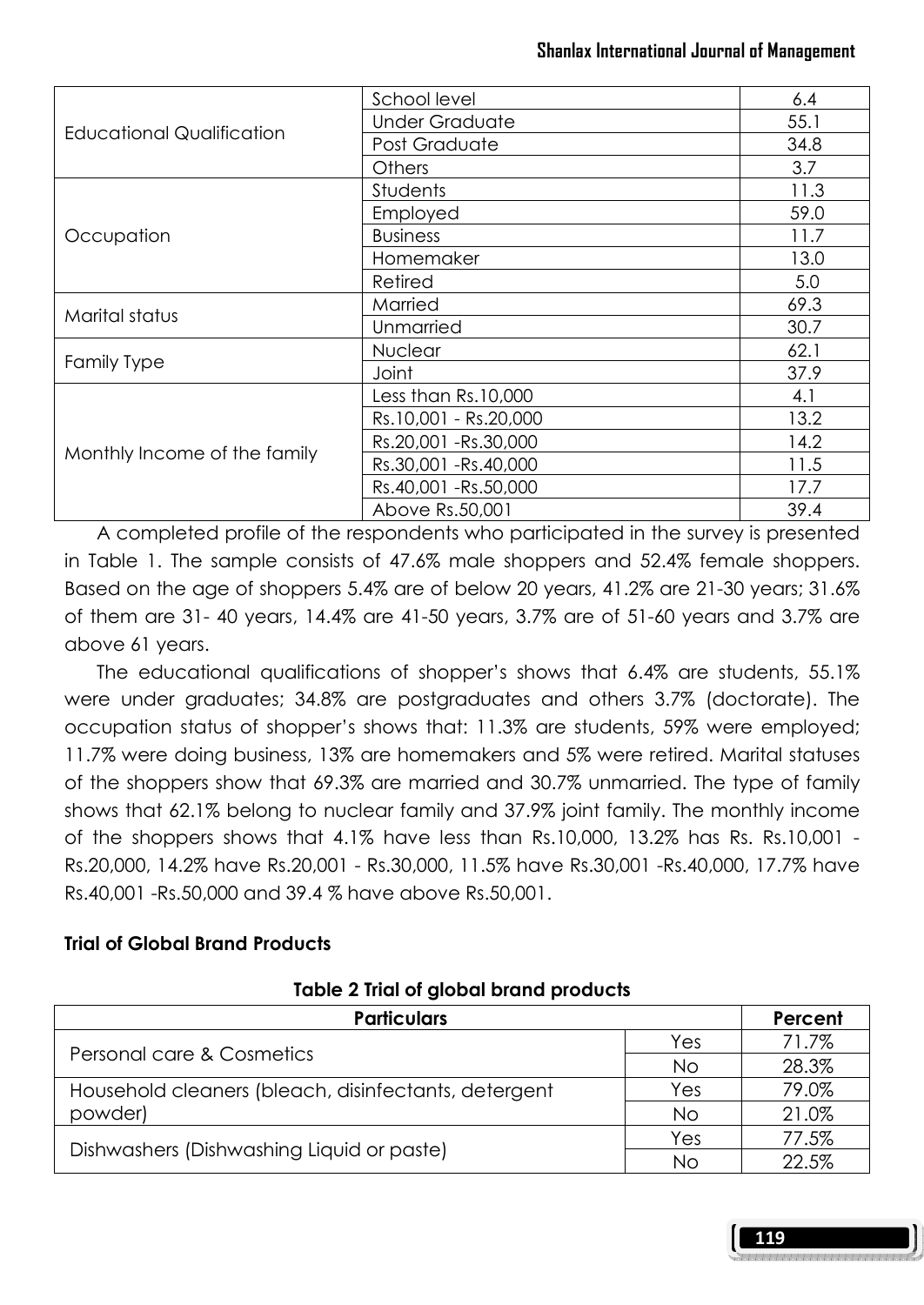| Toiletries (tissue, serviettes)                  | Yes       | 68.5% |
|--------------------------------------------------|-----------|-------|
|                                                  | No        | 31.5% |
| Confectionaries (Ice cream, crisps, ground nuts) | Yes       | 74.2% |
|                                                  | <b>No</b> | 25.8% |
|                                                  | Yes       | 78.1% |
| Apparels                                         | <b>No</b> | 21.9% |
|                                                  | Yes       | 73.2% |
| Electronic goods                                 | No        | 26.8% |
|                                                  | Yes       | 76.1% |
| Footwear                                         | No        | 23.9% |

Table 2 shows the trial of different global brand products by the respondents Personal care & Cosmetics (71.7%), Household cleaners like bleach, disinfectants, detergent powder (79.0%), Dishwashers like Dishwashing Liquid or paste (77.5%), Toiletries like tissue, serviettes (68.5%), Confectionaries like Ice cream, crisps, ground nuts (74.2% ), Apparels (78.1%), Electronic goods (73.2%) and Footwear (76.1%).

# Tend to Switch Brands Frequently

### Table 3 Tend to Switch Brands Frequently

| <b>Particulars</b>                                           |     | Percent |
|--------------------------------------------------------------|-----|---------|
| Personal care & Cosmetics                                    |     | 71.7%   |
|                                                              |     | 28.3%   |
|                                                              | Yes | 83.3%   |
| Household cleaners (bleach, disinfectants, detergent powder) |     | 16.7%   |
|                                                              | Yes | 82.3%   |
| Dishwashers (Dishwashing Liquid or paste)                    |     | 17.7%   |
|                                                              | Yes | 86.4%   |
| Toiletries (tissue, serviettes)                              |     | 13.6%   |
|                                                              | Yes | 82.9%   |
| Confectionaries (Ice cream, crisps, ground nuts)             |     | 17.1%   |
| Apparels                                                     |     | 86.6%   |
|                                                              |     | 13.4%   |
|                                                              |     | 73.6%   |
| Electronic goods                                             | No. | 26.4%   |
| Footwear                                                     |     | 81.7%   |
|                                                              |     | 18.3%   |

 Table 3 shows the tendency to switch the brands by the respondents Personal care & Cosmetics (71.7%), Household cleaners like bleach, disinfectants, detergent powder (83.3%), Dishwashers like Dishwashing Liquid or paste (82.3%), Toiletries like tissue, serviettes (86.4%), Confectionaries like Ice cream, crisps, ground nuts (82.9%), Apparels (86.6%), Electronic goods (73.6%) and Footwear (81.7%).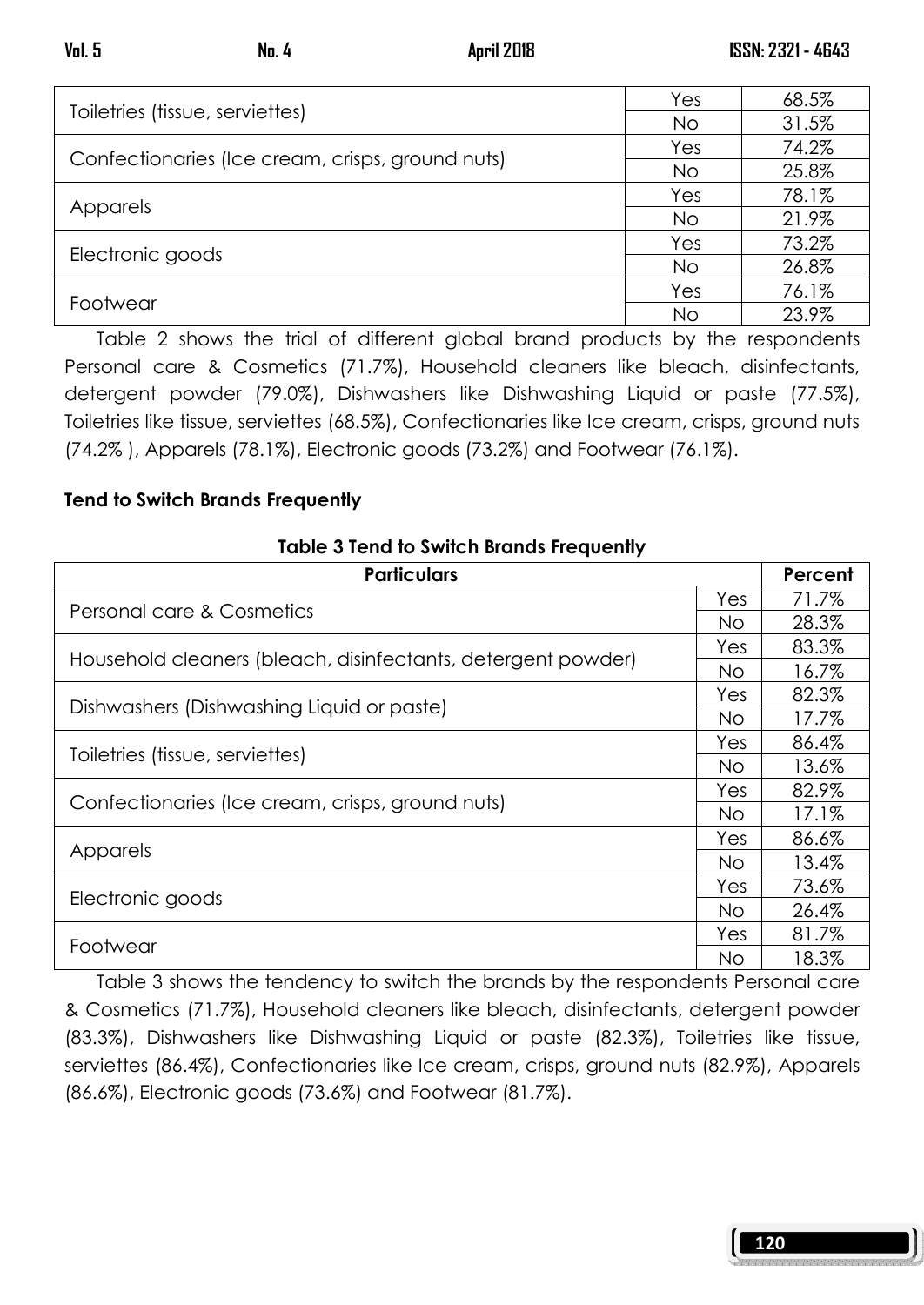| <b>Factors influencing Preference for</b><br>global brand products | Calculate<br>Average | Divide with<br>$N = 515$ | Rank |
|--------------------------------------------------------------------|----------------------|--------------------------|------|
| Quality                                                            | 9156                 | 17.78                    |      |
| Image                                                              | 6994                 | 13.58                    | 2    |
| Price                                                              | 5279                 | 10.25                    | 4    |
| Promotions and offers                                              | 3162                 | 6.14                     | 7    |
| Availability                                                       | 5371                 | 10.43                    | 3    |
| Variety of products                                                | 4622                 | 8.97                     | 5    |
| <b>Durability</b>                                                  | 3935                 | 7.64                     | 6    |
| Sales personnel opinion                                            | 1952                 | 3.79                     | 9    |
| Store display                                                      | 1974                 | 3.83                     | 8    |

# Preference for Global Brand Products

Table 4 Preference for global brand products

 Factors influencing the preference for global brand products shows that (table 4) quality is the main factor followed by image, availability, price, variety of products, durability, promotions and offers, store display and Sales personnel opinion.

# **Conclusion**

 Majority of the respondents prefer global products. The trial of different global brand products shows that majority of the respondents had tried global products like Personal care & Cosmetics (71.7%), Household cleaners like bleach, disinfectants, detergent powder (79.0%), Dishwashers like Dishwashing Liquid or paste (77.5%), Toiletries like tissue, serviettes(68.5%), Confectionaries like Ice cream, crisps, ground nuts (74.2% ), Apparels (78.1%), Electronic goods (73.2%) and Footwear (76.1%). Factors influencing the preference for global brand products shows that (table 4) quality is the main factor followed by image, availability, price, variety of products, durability, promotions and offers, store display and Sales personnel opinion.

# References

- 1. Aaker, David A., (1997), "Dimensions of Brand Personality", JMR, Journal of Marketing Research; Aug 1997; 34, 3
- 2. Aaker, D. A. and Joachimsthaler, E. (1999). The Lure of Global Branding". Harvard Business Review. (77) 6:137-145.
- 3. Arslan, F. M. and Altuna, O.K. (2010). The Effect Of Brand Extensions On Product Brand Image. Journal of Product & Brand Management, (19)3:170-180
- 4. Aydinoglu, N. Z.; Batra, R. (2009). Understandings the Situational Appeal of Local Brands In Emergıng Economies: The Case Of Turkey, IIMA Conference on Marketing Paradigms for Emerging Markets, India ACR Conference, Pittsburg. October.